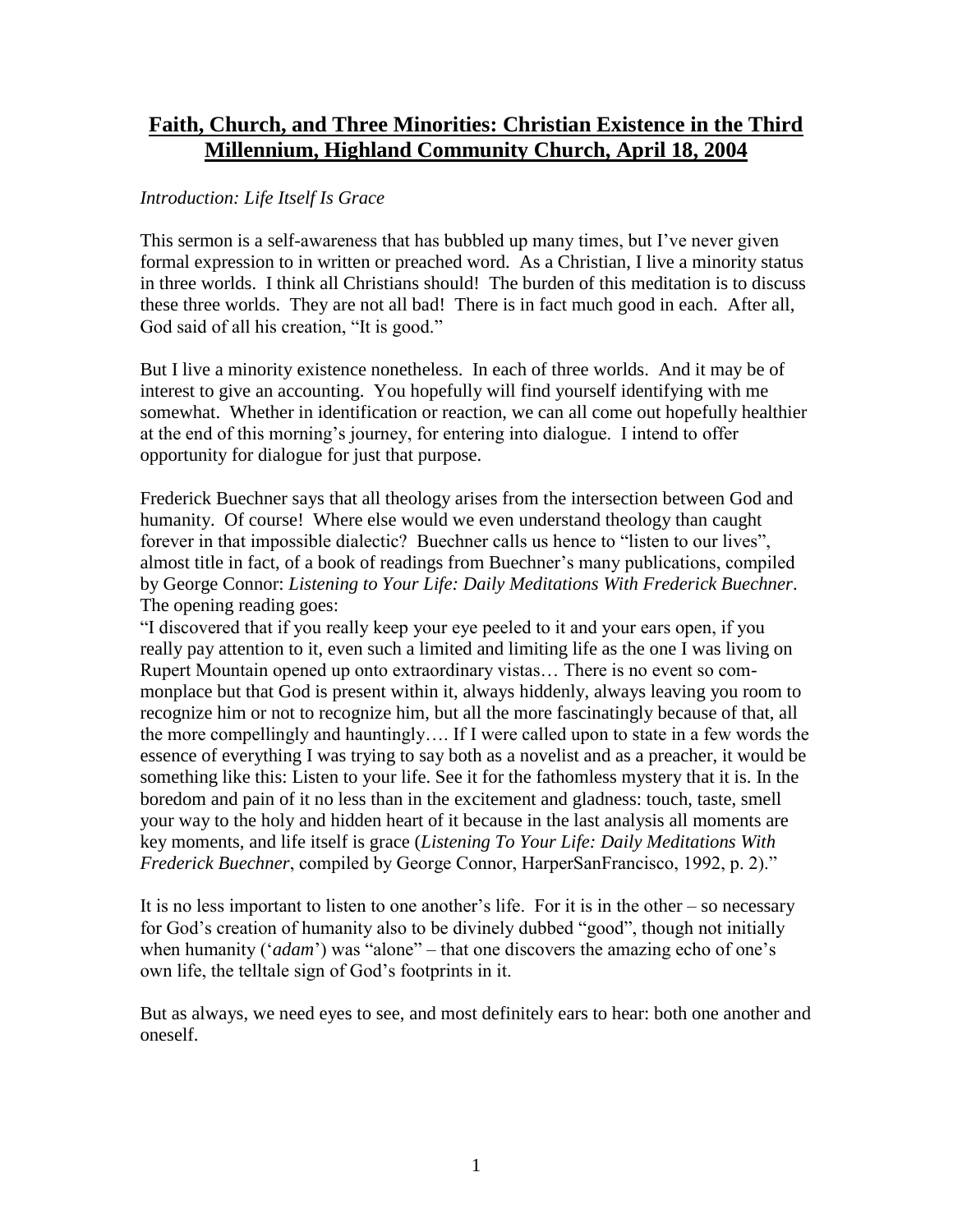*The First Minority: Salvation in Jesus Christ*

Scripture: *The LORD is my strength and my song; he has become my salvation.* (Psalm 118)

The first minority in which I find myself is nonetheless numerically a very significant minority! Christians of all persuasions, totaling some 34,000 separate groups worldwide (consequence of what Ron Dart dubs the DNA of Protestant schism!), represents about 33% of the world's population ([http://www.religioustolerance.org/worldrel.htm\)](http://www.religioustolerance.org/worldrel.htm). However, about 75% of adults in the US and Canada call themselves Christian. In America, about 35% would take on the self-designation of "born again", or "Evangelical". This represents about 100 million people. In Canada about 19% of us claim to be "Evangelical" ([http://www.evangelicalfellowship.ca/pdf/CWwint04.pdf\)](http://www.evangelicalfellowship.ca/pdf/CWwint04.pdf). That is close to 6 million people.

I find myself, on my best days, amongst those who believe in and in some way practise or act on:

- $\triangleright$  Forgiveness of sins through Jesus Christ
- > That Jesus is the Son of God/God Incarnate
- $\triangleright$  That God is not an old superstition
- $\triangleright$  That the Bible is God's Word to be taken seriously
- $\triangleright$  A commitment to follow or imitate Jesus
- $\triangleright$  Regular participation in church

I am, by these research standards, part of that significant minority dubbed "Evangelical". I am guessing to a large extent, so are you – on your best days!

Over against a culture of practical atheism, that has displaced God for all intents in our day-to-day living by our technologies and our solipsistic rationality (a commitment to reason that always loops back on the centrality of self), we Christians claim a true transcendence in the cosmos.

### Gil Bailie says it well:

"The Jesus of Matthew's Gospel did not say that the greatest commandment was to *believe* in God and love humanity. He did not say that we should be nice to one another because that's the way God would like us to behave. He said the first and most essential thing is to *love God* with a paramount love. It is the most hackneyed notion in the world, but once or twice in a lifetime its dulling familiarity vanishes, and one feels for a moment the unfathomable significance and centrality of Jesus' suggestion for breaking the grip of sin and death: to *love* God (Bailie, Gil *(1995). Violence Unveiled: Humanity at the Crossroads* New York: Crossroad.p. 272)."

At its best, belonging to this significant minority known variously as "Evangelical", "Orthodox", "Traditional", "Catholic", or simply "Christian", is constantly living towards a vision of life and the cosmos that transcends every limiting category known to humanity, that fills one with intense longing (C.S. Lewis used the German word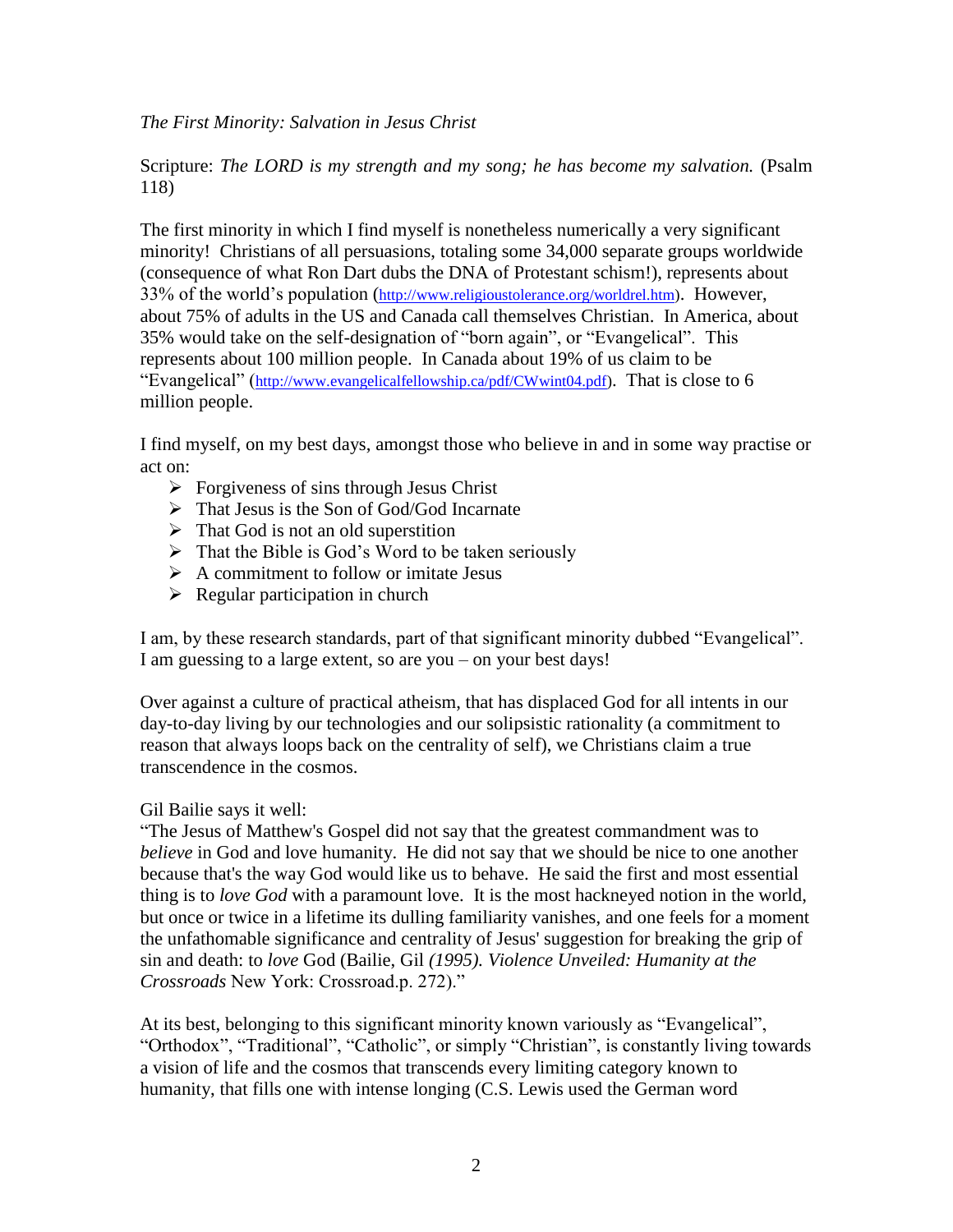*Sehnsucht*; Augustine called it a "God-shaped vacuum"), that makes us profoundly resonate with the Negro spiritual, "This world is not my home, I'm just a-passing through."

An unlikely source for illustrating this is a short story by Herbert George (H. G.) Wells, from a collection of short stories he wrote early in his career entitled, *The Time Machine and Other Stories*. Unlikely, since Wells wrote at the end of his life, *Mind at the End of Its Tether*, a depressing post-World War II work that offered little hope for humanity, and saw no consolation in any religious belief.

The story is entitled "The Door in the Wall", and was reprinted in my Grade 12 reader, *Man and His World*. In that same reader, incidentally, was my first introduction to C.S. Lewis, and to G.K. Chesterton, both valiant witnesses to the faith.

Lionel Wallace was a man who moved through life from success to success, and never looked back, so the first-person narrator informs us in Wells' story. But there was a great mystery to Lionel Wallace. "I have," he said, "a preoccupation – … I am haunted. I am haunted by something – that rather takes the light out of things, that fills me with longings… (Wells, H. G. (1961). "The Door in the Wall", *Man and His World: Studies in Prose*, Toronto: J.M. Dent & Sons, p. 96)." The first-person narrator tells how "One confidential evening, not three months ago (ibid, 1961, p. 95)," "he began to tell of the thing that was hidden in his life, the haunting memory of a beauty and happiness that filled his heart with insatiable longings, that made all the interests and spectacle of worldly life seem dull and tedious and vain to him... (ibid, 1961, p. 97)."

One day, when Wallace was only 5 years old, he wandered off down the street, and came upon a "white wall and a green door (ibid, 1961, p. 98)." He felt an overwhelming desire to enter, which he did in a burst of determination. "And so, in a trice, he came into the garden [!] that has haunted all his life… There was something in the very air of it that exhilarated, that gave one a sense of lightness and good happening and well-being; there was something in the sight of it that made all its colour clean and perfect and subtly luminous. In the instant of coming into it one was exquisitely glad – as only in rare moments, and when one is young and joyful one can be glad in this world. And everything was beautiful there (ibid, 1961, p. 99)."

I will not tell you the rest of the tale. This is a conversion story! This is John Wesley's heart "strangely warmed":

"In the evening," Wesley writes, "I went very unwillingly to a society in Aldersgate Street, where one was reading Luther's preface to the Epistle to the Romans. About a quarter before nine, while he was describing the change which God works in the heart through faith in Christ, I felt my heart strangely warmed. I felt I did trust in Christ, Christ alone, for salvation; and an assurance was given me that He had taken away my sins, even mine, and saved me from the law of sin and death ("I Felt My Heart Strangely Warmed", *Christian Classics Ethereal Library*, no date, [http://www.ccel.org/w/wesley/journal/htm/vi.ii.xvi.htm\)](http://www.ccel.org/w/wesley/journal/htm/vi.ii.xvi.htm)."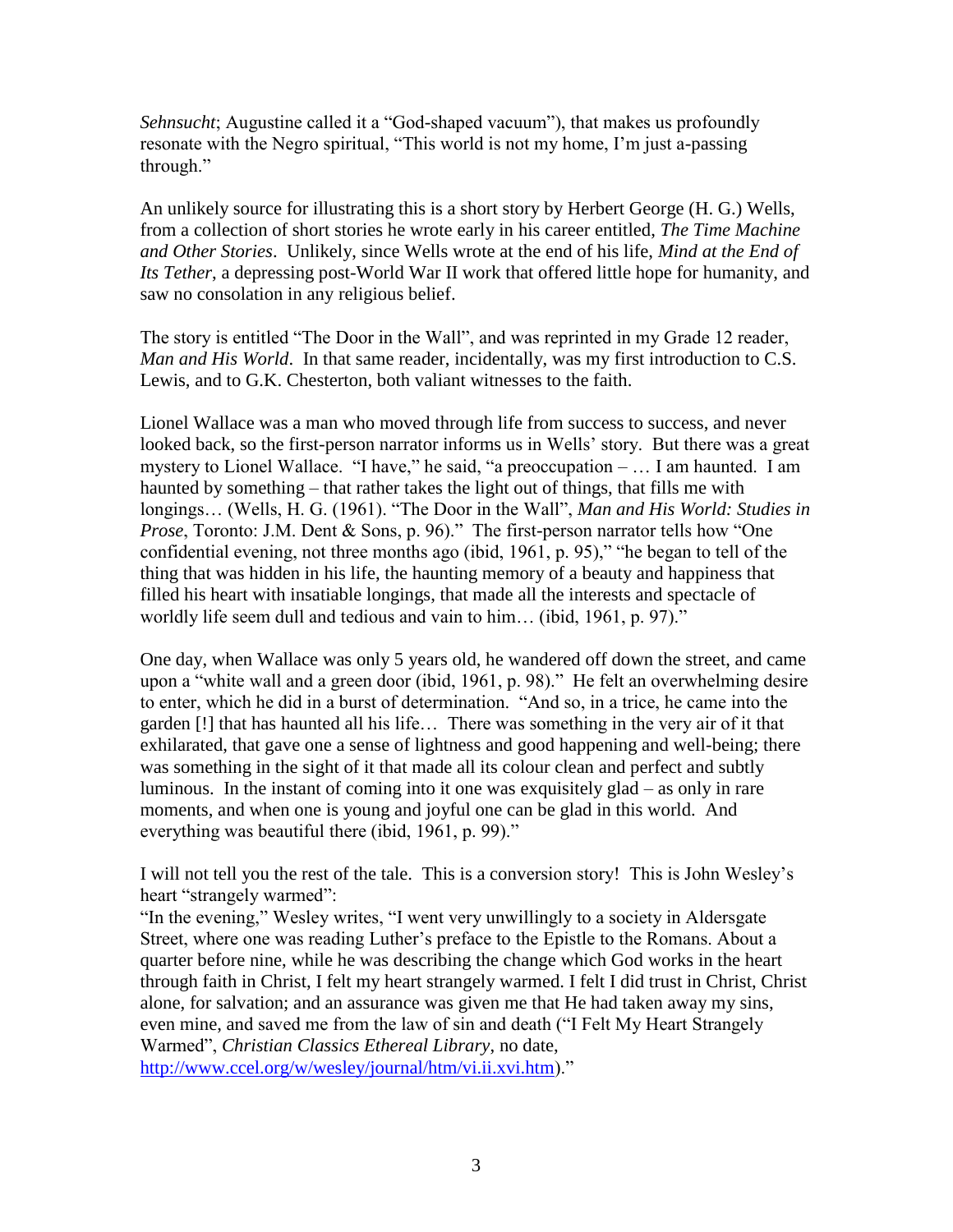This is Augustine's amazing chance encounter while passing by kids at play: "While he was wrestling intensely in his heart with his desires, he heard the voice of a child nearby singing lyrics which sounded like 'Take it, read it! Take it, read it!' … Augustine sensed in these words a personal invitation from God.

"After going into his house, Augustine picked up the Scriptures and began to read what we now know as Romans 13:13-14: '.... not in orgies and drunkenness, not in promiscuity and licentiousness, not in rivalry and jealousy. But put on the Lord Jesus Christ, and make no provision for the desires of the flesh.'

"Augustine says that from that moment forward his direction was set, conversion took hold. Christ, through the letter of Paul written hundreds of years earlier, had spoken so forcefully to Augustine that peace flooded his heart, giving him courage (Zilonka, C.P., Father Paul, no date, [http://www.cptryon.org/compassion/spr96/read.html\)](http://www.cptryon.org/compassion/spr96/read.html)."

This is Blaise Pascal's vision, of whom Albert Einstein said he possessed the most brilliant mathematical mind of the previous 1000 years:

"When he was 31 years old, less than eight years before his death, Pascal had an overwhelming experience of the presence of God. He apparently made hasty notes, during the vision or immediately afterwards, so that he might always have at hand a reminder of what had happened to him. He transcribed these onto a piece of parchment and sewed it into the lining of his coat, where his servant found it after his death. There is no evidence of his having mentioned the experience to anyone while he lived. The parchment reads in part as follows (Bible references added; translation by Emile Caillet and John C. Blankenagel *Great Shorter Works of Pascal*, Philadelphia, Westminster Press, 1948):

"MEMORIAL

"In the year of grace, 1654, on Monday, 23rd of November… From about half past ten in the evening until about half past twelve, FIRE!

"God of Abraham, God of Isaac, God of Jacob, (Ex 3:6; Mt 22:32) not of the philosophers and scholars.

"Certitude. Certitude. Feeling. Joy. Peace.

"God of Jesus Christ.

…

" 'Thy God and my God.'  $(In 20:17)$ 

"Forgetfulness of the world and of everything, except God.

"Joy, joy, joy, tears of joy (Kiefer, James E., no date, "Blaise Pascal, Scientist, Religious Writer: 21 August, 1662", *Biographical Sketches of Memorable Christians of the Past*, <http://justus.anglican.org/resources/bio/233.html>)." …

*The LORD is my strength and my song; he has become my salvation.* (Psalm 118)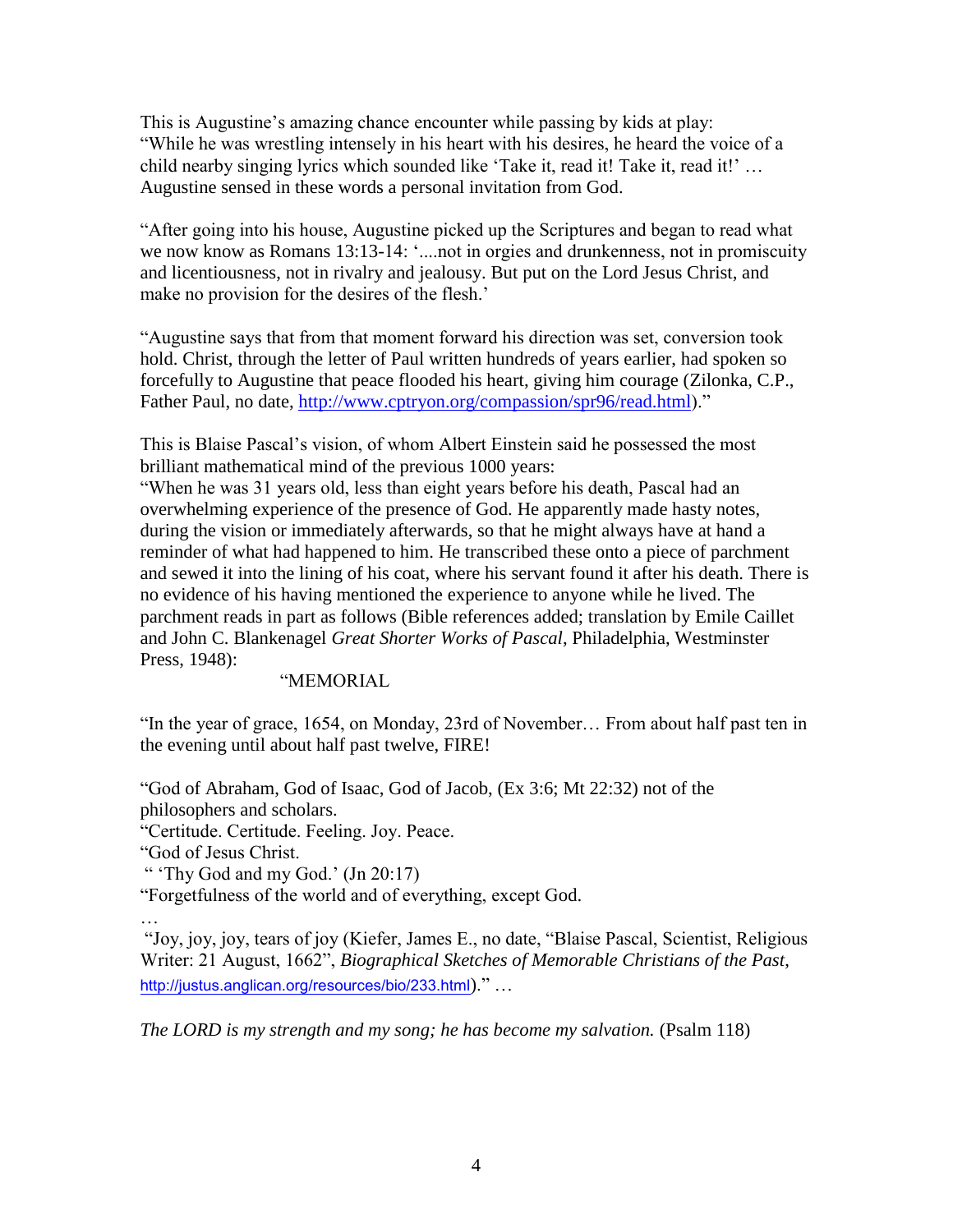*The Second Minority: "Just Peacemaking"*

Scripture: *"We must obey God rather than men."* (Acts 5:29)

In January, 1975, during my first year of studies at Regent College, I took a course from Clark Pinnock called "The Politics of Jesus". Little did I know it would change forever my understanding and commitments to Christian ethics. Our main text for the course was something that felt so alien to the Gospel I had earlier committed to, and, most recently, for which I had just returned from a two-year evangelistic mission in West Berlin. Its title too was *The Politics of Jesus.* I came out the other end of that experience committed to two entirely new understandings about the Gospel: that the Judeo-Christian story was centrally a *political story*, and that the way of the cross, and therefore the way of doing politics, was quintessentially *non-violent*, and its impact socially and politically was subversion of all violent ways, in particular of dominant Empire ways recurrent throughout human history, not least today through the American Empire to our south in its global war against terror.

My dual conversion experience is in good company – not of Wesley, Augustine, and Pascal, but of James McClendon and Stanley Hauerwas, both noted American theologians who trace the origins of their lifelong pacifism to reading that same book by John Howard Yoder!

Stanley Hauerwas, considered by *Time* magazine as "America's best theologian", writes: "… I am convinced that when Christians look back on this century of theology in America *The Politics Of Jesus* will be seen as a new beginning…" Hauerwas continues: "Yet Yoder also challenges those evangelicals who describe salvation in terms of personal fulfillment. 'The cross of Calvary was… the political, legally to be expected result of a moral clash with the powers ruling his society.'…

"Yoder does not think he is offering a radical new account of Jesus. 'We do not here advocate an unheard-of modern understanding of Jesus; we ask rather that the implications of what the church has always said about Jesus as Word of the Father, as true God and true Man, be taken more seriously, as relevant to our social problems, than ever before.'"

"[Yoder] is trying to force us to recognize that in spite of what appears to be orthodox christological affirmations, we are embedded in social practices that deny that Jesus's life, death and resurrection make any difference (Hauerwas, Stanley, "When The Politics of Jesus Makes a Difference", *The Christian Century*, October 13, l993, pp. 982-987)."

Ever since reading Yoder<sup>1</sup>, I became committed to non-violence.

 $\overline{a}$ 

 $<sup>1</sup>$  I must add a brief footnote – not in the sermon. Yoder, sadly, until his death, was under a cloud due to</sup> sexual abuse against various women. To his credit, he submitted to the discipline of the church in line with his biblical understanding.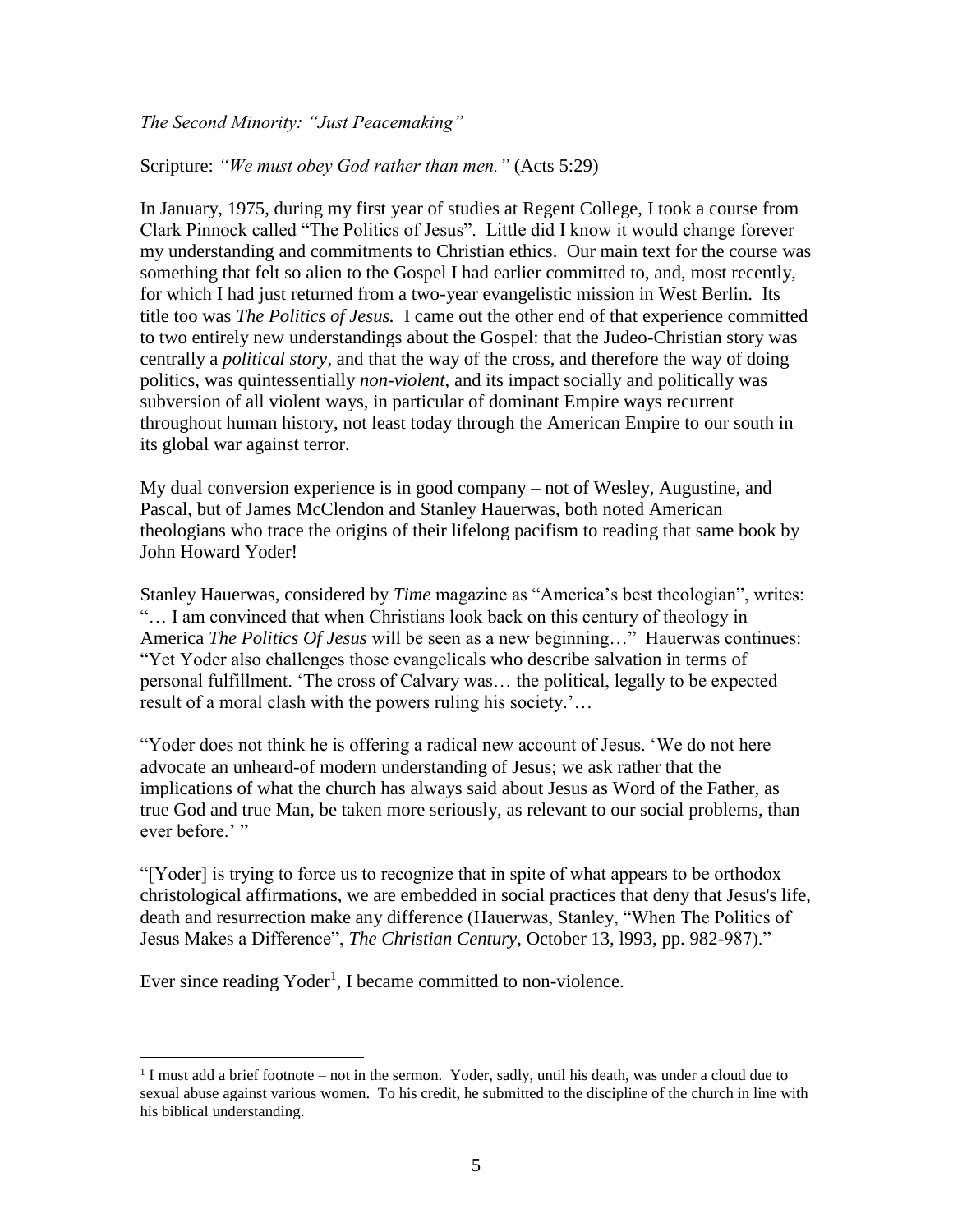And this is overwhelmingly a minority position in the long history of the church and world! As Gandhi rightly observed: "The only people on earth who do not see Christ and His teachings as nonviolent are Christians."

Richard Hays published a major study on Christian ethics entitled, *The Moral Vision of the New Testament*. In Chapter 14, "Violence in Defense of Justice", he said: "One reason that the world finds the New Testament's message of peacemaking and love of enemies incredible is that the church is so massively faithless. On the question of violence, the church is deeply compromised and committed to nationalism, violence, and idolatry. (By comparison, our problems with sexual sin are trivial.) …

"Only when the church renounces the way of violence will people see what the Gospel means, because then they will see the way of Jesus reenacted in the church…. The meaning of the New Testament's teaching on violence will become evident only in communities of Jesus' followers who embody the costly way of peace (Hays, Richard (1996). *The Moral Vision of the New Testament: A Contemporary Introduction to New Testament Ethics*, HarperSanFrancisco, pp. 343 & 344)."

The central hallmark of this way of peace is pro-active "just peacemaking" that refuses both the stagnant passivity of pacifism and the destructive aggression of "just war". It is the most neglected aspect of our Christian spirituality, summed up in Jesus' two interdependent commands:

"… 'Love the Lord your God with all your heart and with all your soul and with all your mind.' This is the first and greatest commandment. And the second is like it: 'Love your neighbor as yourself.' (Matt 22:37-39)."

The litmus test of Christian spirituality – love of God – is love of neighbour. The litmus test of love of neighbour is love of enemy. Fail to love the enemy – the Communist of a bygone era, the homosexual, the Taliban Afghani, the Baath Iraqi separatist, the stateless terrorist, etc., etc. – and *to that extent we fail to love God*. *There is no Christian spirituality that bypasses or destroys the enemy.* 

Over against the long history of the church, over against wide Evangelical opinion today, this political understanding of the centrality of the neighbour/enemy to salvation and spirituality is in a minority position: the second I inhabit.

*The Third Minority: The Way of Jesus is "With The Grain of the Universe"*

Scripture: *The stone the builders rejected has become the capstone; the LORD has done this, and it is marvelous in our eyes.* (Ps 118)

I once received a phone call from a person writing up his personal memoirs. He was asking permission to include a letter to the editor I had written about capital punishment published in the *Vancouver Sun*. He was shocked in the conversation to hear I was a committed Christian; still more upset to learn I attempted to be faithful to a serious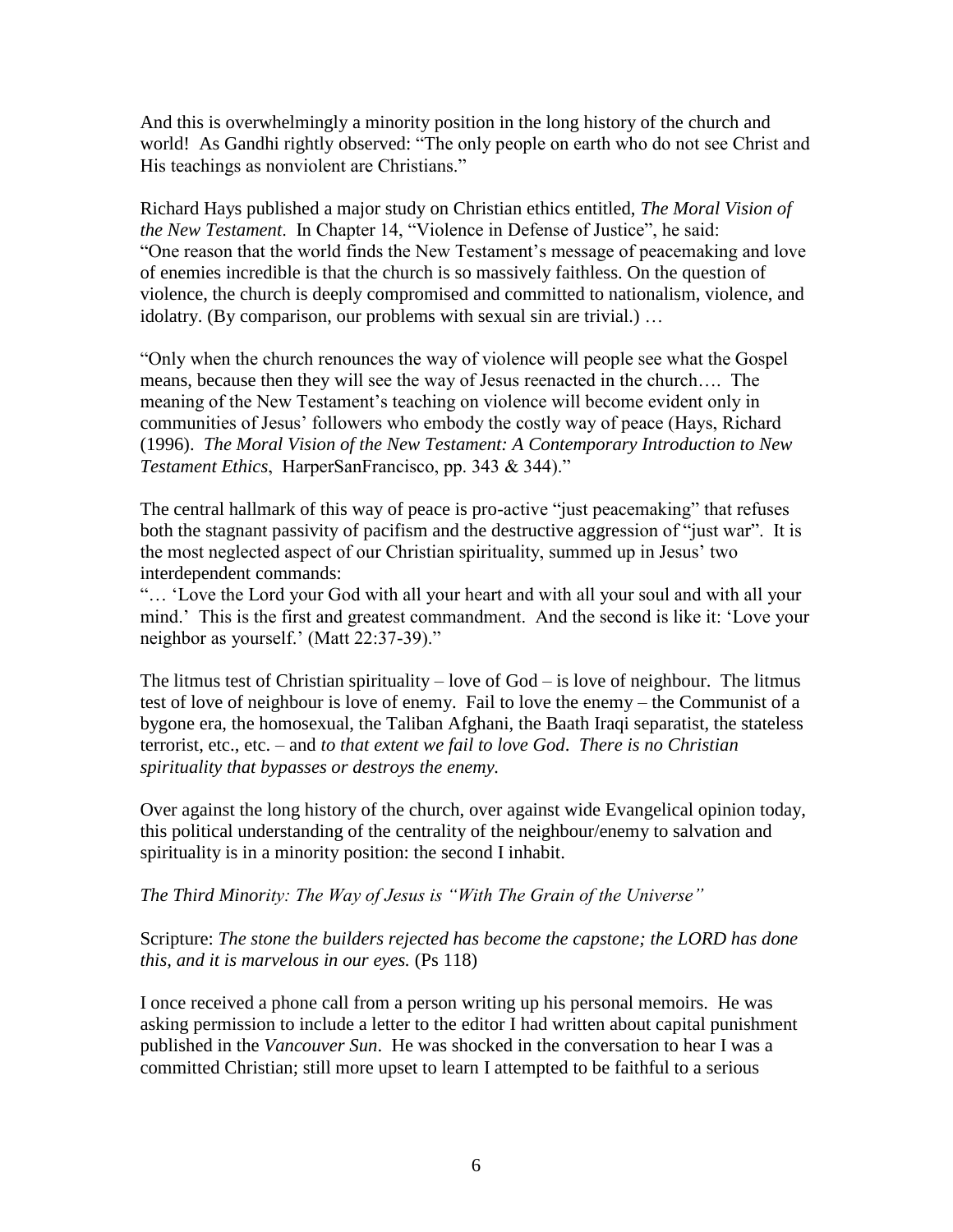reading of Scripture. I don't think my letter ever found its way into his memoirs, despite permission granted…

The third minority sphere I inhabit is, over against fellow Christians (and others!) who embrace social justice and non-violence, I centre that commitment in Jesus Christ as known through the books of the Old and New Testaments, the Bible.

#### James McClendon writes:

"We have the concept of Christian Scripture in its two volumes or Testaments. This does not mean, as the bare word "scripture" might suggest, only something written, a book or text. We have rather a text, a Book, that centers on that person in whom final authority rests, and by doing this acquires a delegated or proximate authority. This text is the chosen, written witness to Jesus Christ and to God in Christ…. [T]he Bible is for us the word of God written; it is that text in which the One who lays claim to our lives by the act of his life makes that claim afresh in acts of speech; it is for us God speaking; it is the word of God. Such a claim made by a book upon a people is radical and unsettling—an authority subversive of all sorts of competing, other, human authorities (McClendon, Jr., James Wm. (1994). *Systematic Theology: Doctrine*, Nashville: Abingdon Press, p. 464)."

A fellow church member has wrestled with the biblical text, and now takes it "theologically", but no longer seriously as "text", which he says needs to be at times "transcended". This I find confusing and unhelpful! I suggested to him that we always have a "text", the biblical text, another, or others.

The whole enterprise of "The Jesus Seminar", for instance, that some of you will have read about over the years, is to get "behind the curtain" as it were, and do a historical reconstruction to discover the "real Jesus" apart from the biblical text.

To this, Richard Hays responds: "It would be a curious act of intellectual hubris to suppose that our speculative reconstruction could give us a picture of Jesus immune to the vicissitudes of subjectivity (Hays, 1996, ibid, p. 159)." And Luke Johnson writes in response to one of the leading Jesus Seminar adherents, "Does not [Dominic] Crossan's picture of a peasant cynic preaching inclusiveness and equality fit perfectly the idealized ethos of the late twentieth century academic?" (L. T. Johnson quoted in Hays, ibid, 1996, p. 167)."

James McClendon writes of three classic ways of diluting, or neutralizing the biblical text:

"Not surprisingly, then, Christian history itself is replete with schemes that – though not consciously so intended – serve to limit or control this radically unsettling Book. Three such schemes—(a) use of historical-critical exegesis in a way that keeps Scripture at a 'suitably' remote distance, (b) use of tradition so as to monopolize the interpretation of Scripture, and (c) use of inerrancy theories so as to confine the thrust of Scripture – these schemes are potent enough to require separate notice here (McClendon, ibid, 1996, p. 464)."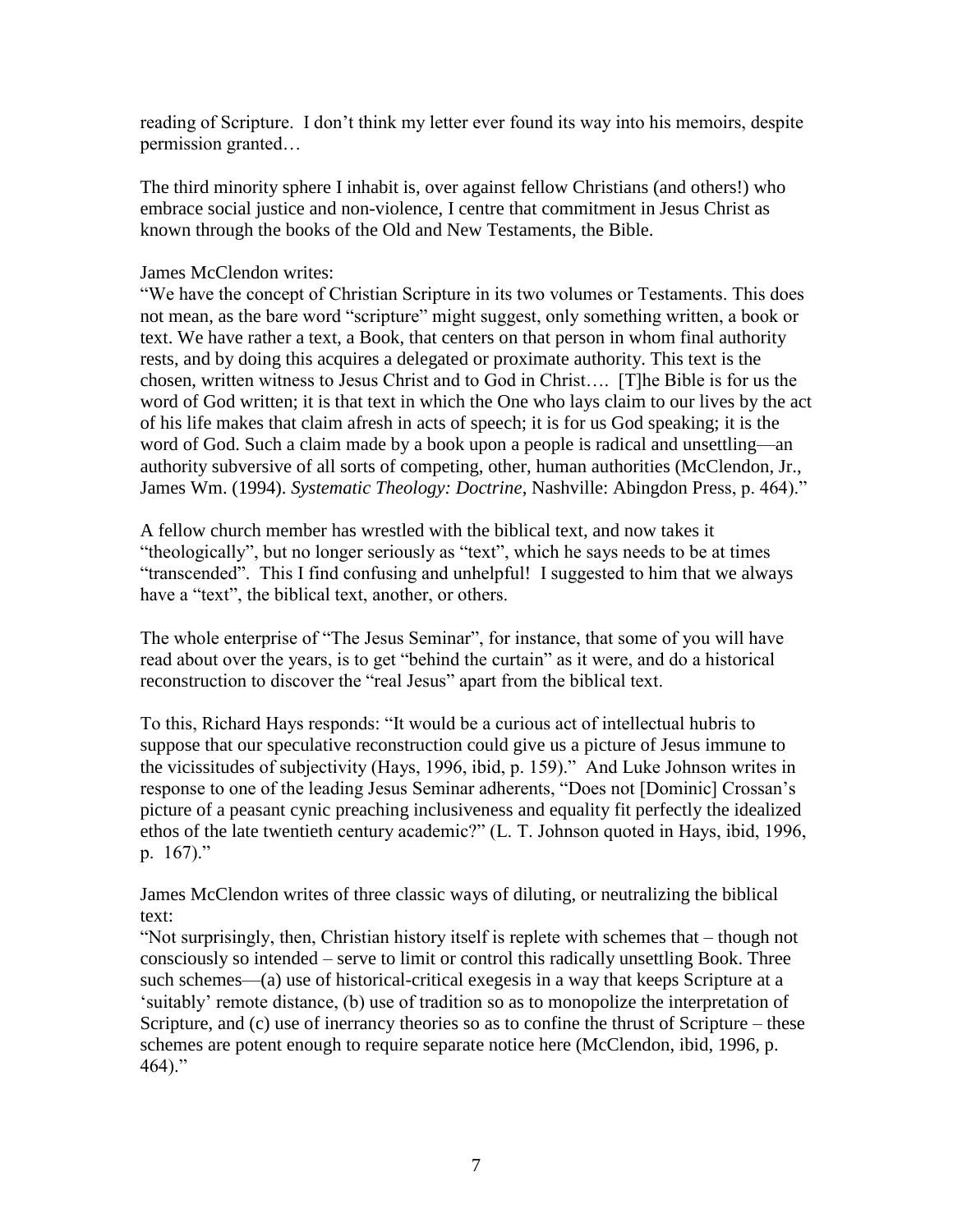Stanley Hauerwas in 2001 was invited to deliver the Gifford Lectures at the University of St. Andrews, Scotland. It is a highly prestigious lecture series. The title of the talks and book was *With the Grain of the Universe: The Church's Witness and Natural Theology*. It comes from a line in Mennonite theologian John Howard Yoder's writings, "… people who bear crosses are working *with the grain of the universe* (quoted in Hauerwas, Stanley (2001). *With the Grain of the Universe: The Church's Witness and Natural Theology*, Grand Rapids, Brazos Press, p. 17, italics added)."

Hauerwas' "hero of this book (Peter Ochs, ibid, back cover)," is Karl Barth, whom my teacher (Clark Pinnock) at Regent College in a Karl Barth course constantly referred to as a "theological Mount Everest". In sheer volume of writings, he dwarfed all contemporary  $20<sup>th</sup>$  century theologians, having produced an unfinished monumental theology in fourteen volumes entitled *Church Dogmatics*, besides numerous other publications. I read of one appreciative student in North America who literally would go for long walks just to burn off the intellectual and spiritual energy from Barth's captivating style and content!

Hauerwas writes that "Barth shows us the way theology must be done if the subject of theology, that is, the God of Jesus Christ, is to be more than just another piece of the metaphysical furniture in the universe (ibid, 2001, pp. 145 & 146)." His rediscovery of God in the Scriptures early in his career as a pastor led to a definitive break with the Liberalism of his time which made humans "the measure of all that is", something Hauerwas dubs one "of the most cherished conceits of modernity (ibid, 2001, p. 145)." For Hauerwas, "The conceptual and moral implications of the claim that God is God and that we are not would occupy the rest of Barth's life and work (ibid, 2001, p. 152)." Hand in hand with this is "Barth's extraordinary claim that Christ is the truth by which all other truth is to be judged… (ibid, 2001, p. 163)." Barth spent a lifetime living and writing about the implications of what he described as a shattering "discovery of the 'strange new world within the Bible' (ibid, 2001, p. 150)." This is not unlike H.G. Wells' green-door world, or the "strangely warmed" heart of John Wesley, or Augustine's discovery of how to fill his God-shaped vacuum, or the fire of Blaise Pascal's vision.

Says Hauerwas, "Barth had a single concern: to use every resource at his disposal to show that our existence and the existence of the universe are unintelligible if the God found in Jesus Christ is not God (ibid, 2001, pp. 190 & 191)." Thus, "For Barth, to be a Christian, to anticipate here and now the future universal praise of God, *is to be a member of a limited and prophetic minority* (ibid, 2001, pp. 197 & 198, italics added)."

This is the ethical fallout of attempted faithfulness. To be in such a minority…

In Hauerwas' last lecture entitled, "The Necessity of Witness", John Howard Yoder and Pope John II are discussed as examples of those who lived or live out and point to a reality first and foremost to be embraced by the "politics called church (ibid, 2001, p. 239).", namely that "*the cross and not the sword reveals to us the very grain of the universe* (ibid, 2001, p. 230, italics added)."